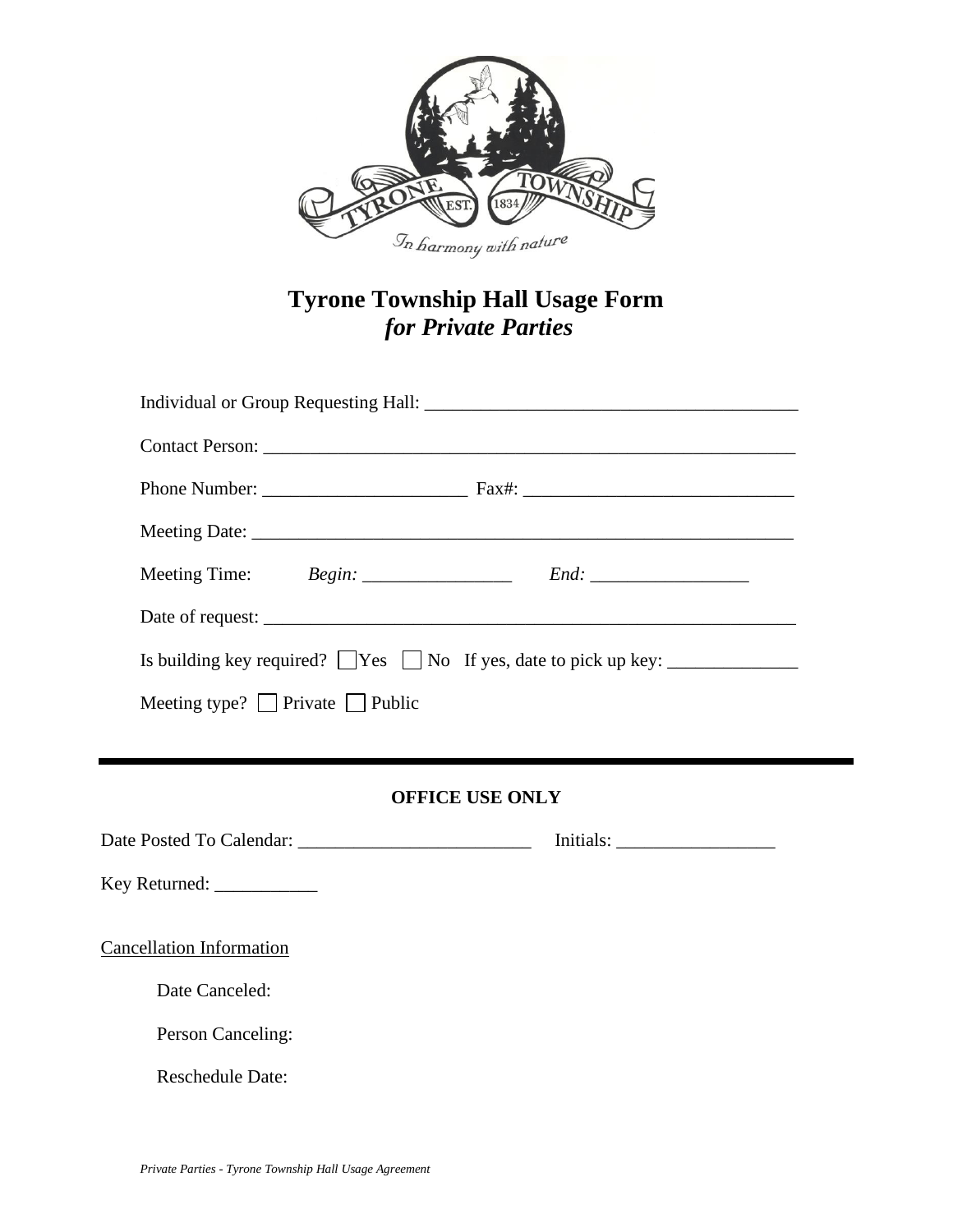## **TYRONE TOWNSHIP HALL USE AGREEMENT** *For Private Parties*

I, \_\_\_\_\_\_\_\_\_\_\_\_\_\_\_\_\_\_\_\_\_\_\_\_\_\_\_\_\_\_\_\_\_\_\_ hereby agree to the following conditions for the use of the Tyrone Township  *(Name)*

Hall\_\_\_\_\_\_\_\_\_\_\_\_\_\_\_\_\_\_\_\_\_\_\_\_\_\_\_\_\_\_\_\_\_\_\_\_\_\_\_for the purpose\_\_\_\_\_\_\_\_\_\_\_\_\_\_\_\_\_\_\_\_\_\_\_\_\_\_\_\_\_\_\_\_\_\_\_\_\_\_\_\_\_\_\_\_.

 *(Renter) (Purpose or event)*

- 1. Cost of Tyrone Township Hall Rental is \$225.00 plus a refundable \$75.00 Security/Damage deposit. The total due upon receipt of this agreement is \$300.00. The Renter will be responsible for the full cost of cleaning and/or repairing of any stains or damage, above and beyond normal wear and tear, of the Townships property. This includes damage caused by the Renter, Renter's guest, Renter's service providers or any individual(s) connected to the Renter's event. If such damage occurs, it will be assessed and deducted from the deposit. The Renter will be billed for any additional amount that exceeds the deposit. If there are no added costs, the Security/Deposit will be refunded within 3 weeks.
- 2. The key given to me is for accessing the hall on *(date)* for the gathering of the above identified group. The key must be put in the drop box after the event or returned to the township the following business day. If the key is lost I agree to pay the actual cost of replacing the affected locks at the Township even if it exceeds the deposit.
- 3. The Renter will clean and restore the township hall to its previous condition. All refuse shall be placed in outside refuse containers, for removal by the Township waste hauler.
- 4. Access to telephones and office areas is prohibited.
- 5. The Renter **WILL NOT SERVE NOR ALLOW ANY INDIVIDUAL TO SERVE ANY ALCOHOLIC** beverages in the facility or anywhere on the Township property.
- 6. The Renter will be responsible for locking the doors, turning out the lights, unplugging any electrical appliances that were used.
- 7. In case of emergency or questions on the day of the event, etc. please contact a Township official below:

| Mike Cunningham, Supervisor | 810-498-5757 |
|-----------------------------|--------------|
| Jennifer Eden, Treasurer    | 810-280-0114 |

8. In the event the hall is unusable for any reason (example: power outage, flood) the township cannot be held accountable; all fees paid will be refunded.

**RELEASE AND INDEMINITY:** The Renter agrees to assume all risk of loss to indemnify and hold the Township, its officers, trustees, agents, and employees, harmless from and against any and all liabilities, demands, claims, suits, losses, damages, causes of action, fines or judgments, including cost, attorney fees, and witness fees, and expenses instant thereto, for injuries to persons (including death) and for loss of, damage to, or destruction of property (including property of the Township), arising out of or in connection with this Agreement unless caused by the gross negligence or willful misconduct of the Township, its officer, trustees, agents, or employees. In the event that any damage or claim is made or suit is commenced against the Township, the Township shall give prompt written notice thereof to Renter and the Renter shall have the right to compromise or defend the same to the extent of its own interest.

Per the Fire Marshall, the capacity for the hall rental is 220 persons, the capacity with table and chairs is 104 persons. Any violation of maximum capacity may result in penalties and or fines, including but not limited to: event cancellation, forfeiture of deposit and civil infraction.

## **I have read, understand, and agree to the ruled, condition and limitations stated above.**

| Signature    | Print Name |
|--------------|------------|
| Home Address |            |
| Home Phone   | Cell Phone |